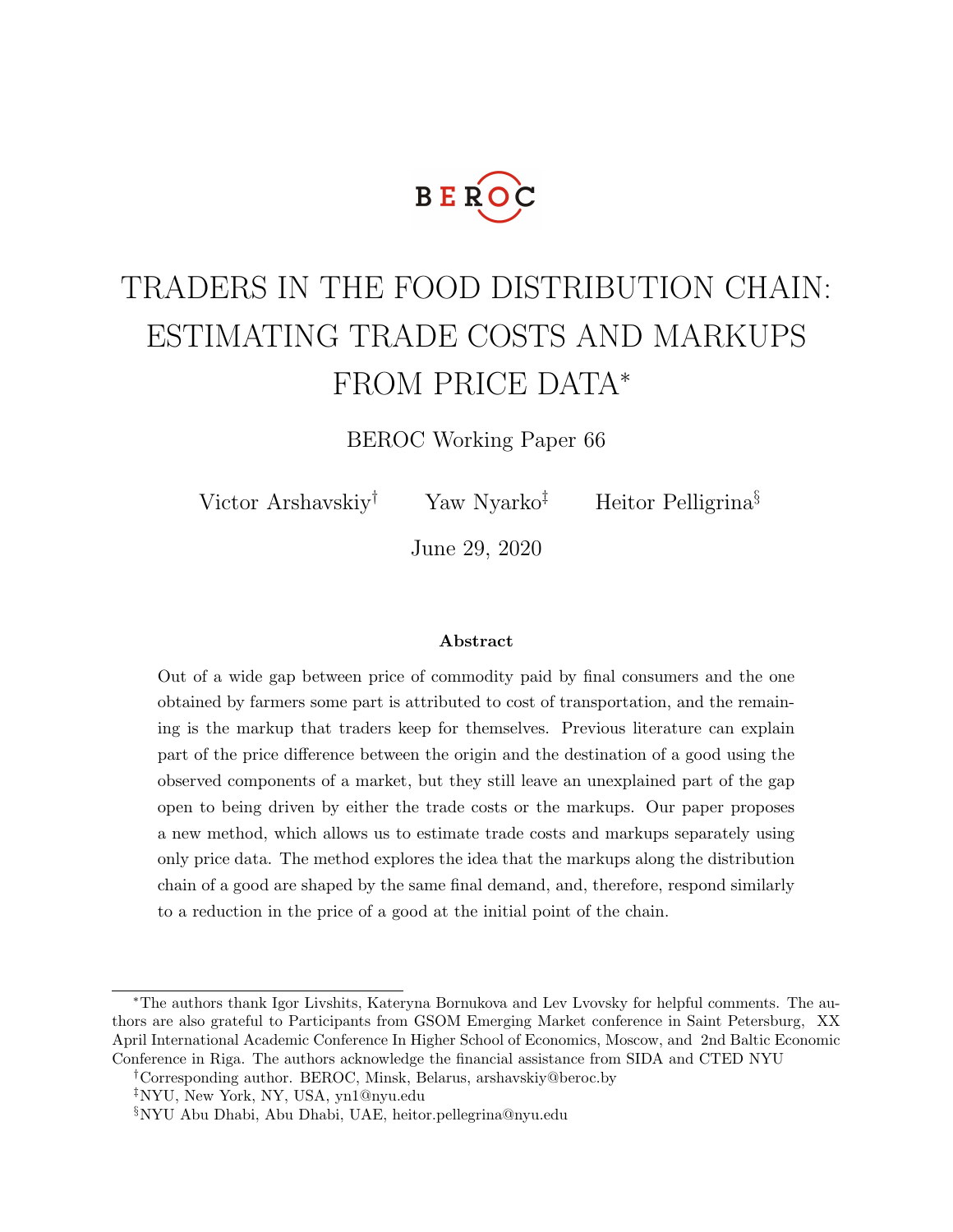# 1 Introduction

In developing countries, there are wide gaps between the price of food paid by consumers and the one obtained by farmers. These gaps are attributed to two potential factors: the high costs of trading goods and the lack of competition between traders, which allows them to put high markups on their services. Measuring these factors correctly can be of immense help to policymakers since each of them tends to be addressed with different investments. However, doing so is challenging and we still have limited knowledge about their relative importance to price gaps.

The reason why it is challenging to separately measure trade costs and markups is because trade costs are not fully observed (see, e.g., Anderson and Wincoop  $(2004)$ ).<sup>1</sup> If trade costs were observed, then the portion of the price gap unexplained by trade costs could be attributed to markups an vice versa. To measure trade costs, the current methods assume perfect competition between traders (see, e.g., Fackler and Goodwin (2001)), which implies that markups are equal to zero and that all the price gaps come from trade costs.

This paper proposes a method that explores the variation in price gaps within the distribution chain of a good to recover trade costs and markups from price data. Our method is based on two steps. First, we estimate the difference in trade costs between two segments of a chain. To do so, we estimate how much a reduction in the price of a good at the beginning of a chain is passed along by traders and how much they keep for themselves in the form of markups. We use these estimates to infer the difference in the price gap between two segments of a chain that comes from differences in markups, which then allow us to attribute the remaining difference to differences in trade costs.<sup>2</sup> Second, we fully recover the level of trade costs. To do so, we combine our measure of the difference in trade costs between segments with assumptions about trade costs between crops to fully recover the level of trade

<sup>&</sup>lt;sup>1</sup>For example, even if data on the transportation cost of a good is available, information on the insurance paid by traders may not be.

 ${}^{2}$ In particular, under the demand assumptions used in Atkin and Donaldson (2015), markups in different segments of the chain are proportional to each other and price variations within the distribution chain of a good contains information on this proportionality.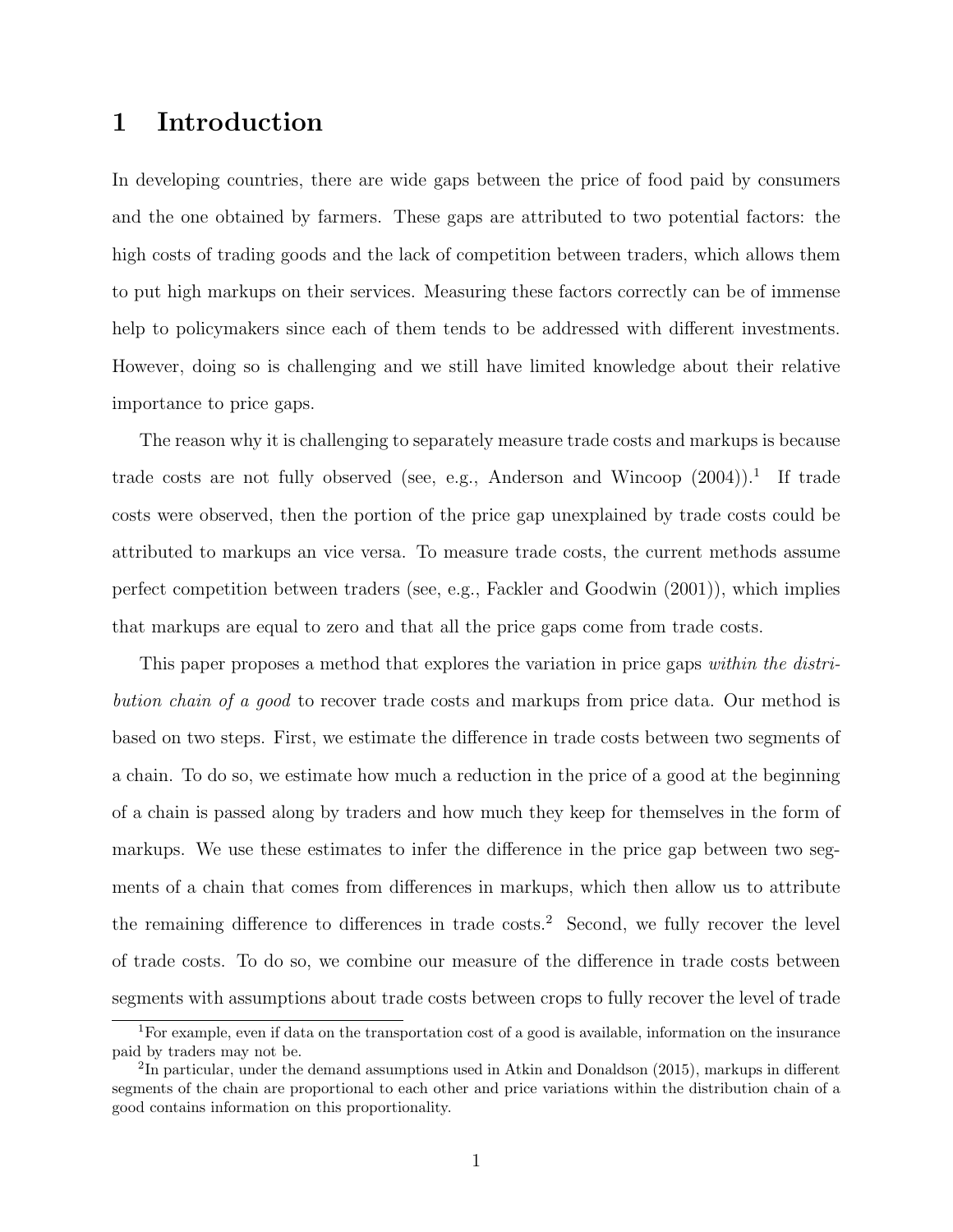costs in each segment.

To illustrate our method, consider the case of a distribution chain with two segments, a downstream and an upstream market, which is what we use in our model. In the upstream stage, wholesale traders pay a price  $P<sub>o</sub>$  for goods at an origin wholesale market and move them to a destination wholesale market to sell them for  $P_w$ . In the downstream stage, retail traders pay  $P_w$  and sell goods to the final consumer by  $P_r$ . As an illustrtive example, imaginge the following: one dollar decrease in  $P_o$  leads to 80 cents decrease in  $P_w$  and 70 cents decrease in  $P_r$ . Therefore, the traders at the wholesale stage get 20 cents and the ones at the retail stage get 10, with the remaining 70 cents being passed to the final customer. In this case, markups in the wholesale stage are twice the markup in the retail one.

To understand how we can recover trade costs consider the following set of equation

$$
P_w - P_o = \tau_w + \mu_w,\tag{1}
$$

$$
P_r - P_w = \tau_r + \mu_r. \tag{2}
$$

The first equation is the decomposition of the price difference between wholesale market and origin market into trade cost and traders' markups. The second equation is the same decomposition between retail and wholesale markets at the origin.  $\tau_w$  and  $\tau_r$  are the trade costs and  $\mu_w$  and  $\mu_r$  are the markups in each segment. Define  $\alpha = \frac{\mu_w}{\mu_s}$  $\frac{\mu_w}{\mu_r}$ . In the example above  $\alpha = 2$ . In the paper we show that  $\alpha$  can be recovered using variation in the price data in much more general settings. More specificaly, it can be constructed using estimates of how a price change in the starting point of a segment pass-through to the next ones.

Once we have an estimate for  $\alpha$ , we can combine equations (1) and (2) by multiplying equation (2) to  $\alpha$  and subtracting equation (1) from it, which gives us

$$
\alpha (P_r - P_w) - (P_w - P_o) = \alpha \tau_r - \tau_w. \tag{3}
$$

This equation is the fundamental contribution of our method. Notice, that it contains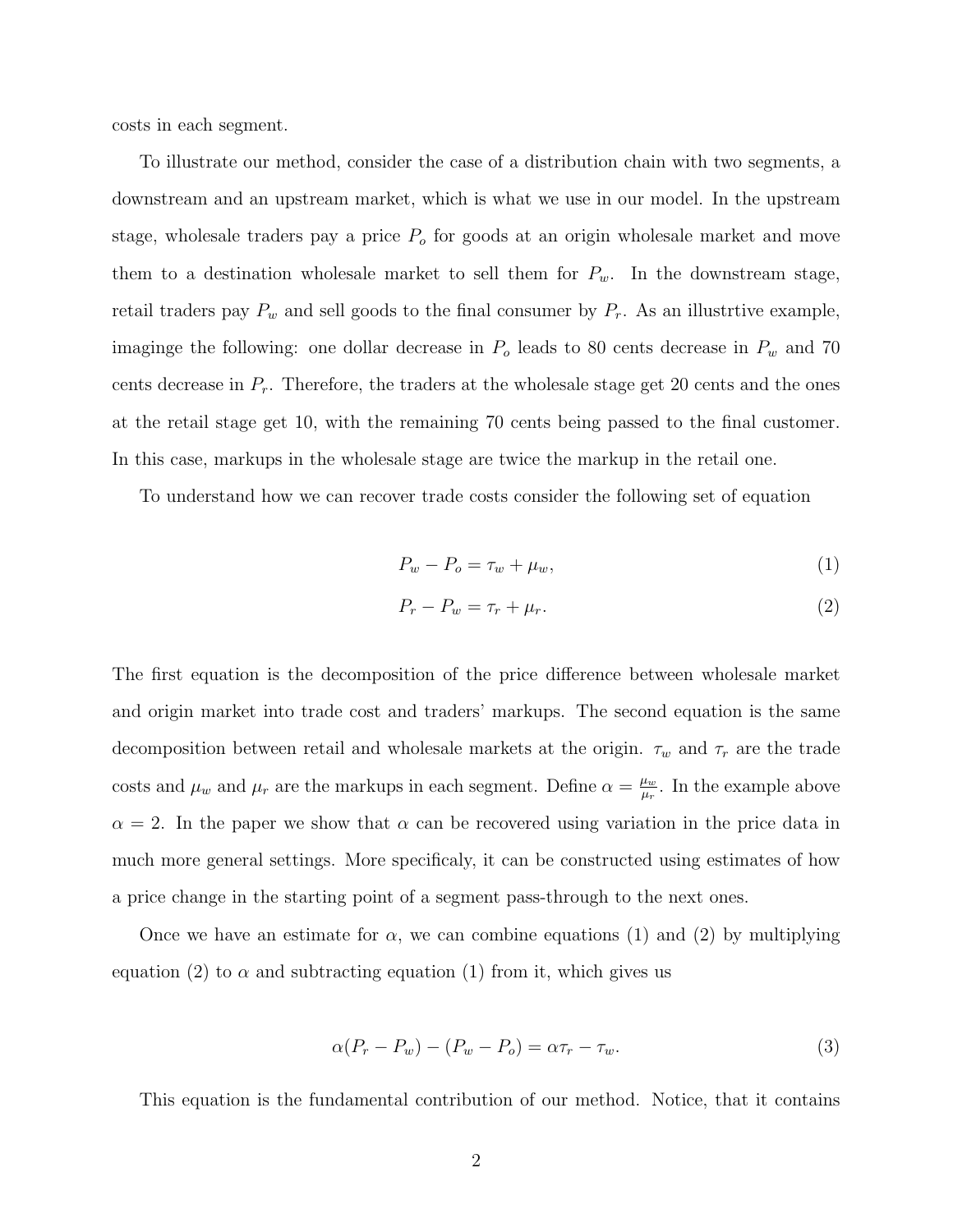only prices, transportation costs, and the coefficient that can be estimated using prices.

Armed with equation (3), we can recover the levels of trade costs by exploring price different for other chains where the trade costs are the same. For two different commodities with two different  $\alpha$  but the same trade costs, we can notice that  $\tau_r$  and  $\tau_w$  are recoverable just by solving a system of two equations with two unknowns. In our case, we extend the method to allow for different crops.

Before applying the estimator to the data we study its theoretical properties using Monte-Carlo simulations. We conclude that our estimator behaves the best if there is a significant variability in competition structure across commodities (in particular, α's are different from each other), and there is a significant degree of monopolization for both retail traders sector and wholesale traders sector. We notice that estimators behave much worse if one of the sectors is close to perfect competition.

As an application we use our method for a few selected markets in Ghana, however, for the majority of cases we were not able to reject the hypothesis of perfect competition in the retail sector in Ghana.

Our work draws from Atkin and Donaldson (2015), who develop a method to estimate the impact of distance on trade costs in the presence of imperfect competition between traders. We use two key ingredients from their model. First, the fact that the pass-through rates, which can more easily be estimated in the data, serves as a sufficient statistic for the effect of competition between traders. Second, the Bulow-Pfleidered demand structure (see (Bulow & Pfleiderer, 1983)), which provides tractable equations that we can use to treat the price differences. The key distinguishing feature of our paper is that, since they use price variation across space, they do not separately identify unobserved shocks to the demand from shocks to the trade costs. They control for these shocks by interacting fixed effects with estimates of the pass-through, which would jointly capture the effects.

This paper contributes to research in international economics measuring trade costs (Anderson & Wincoop, 2004). More recently, this literature has emphasized the importance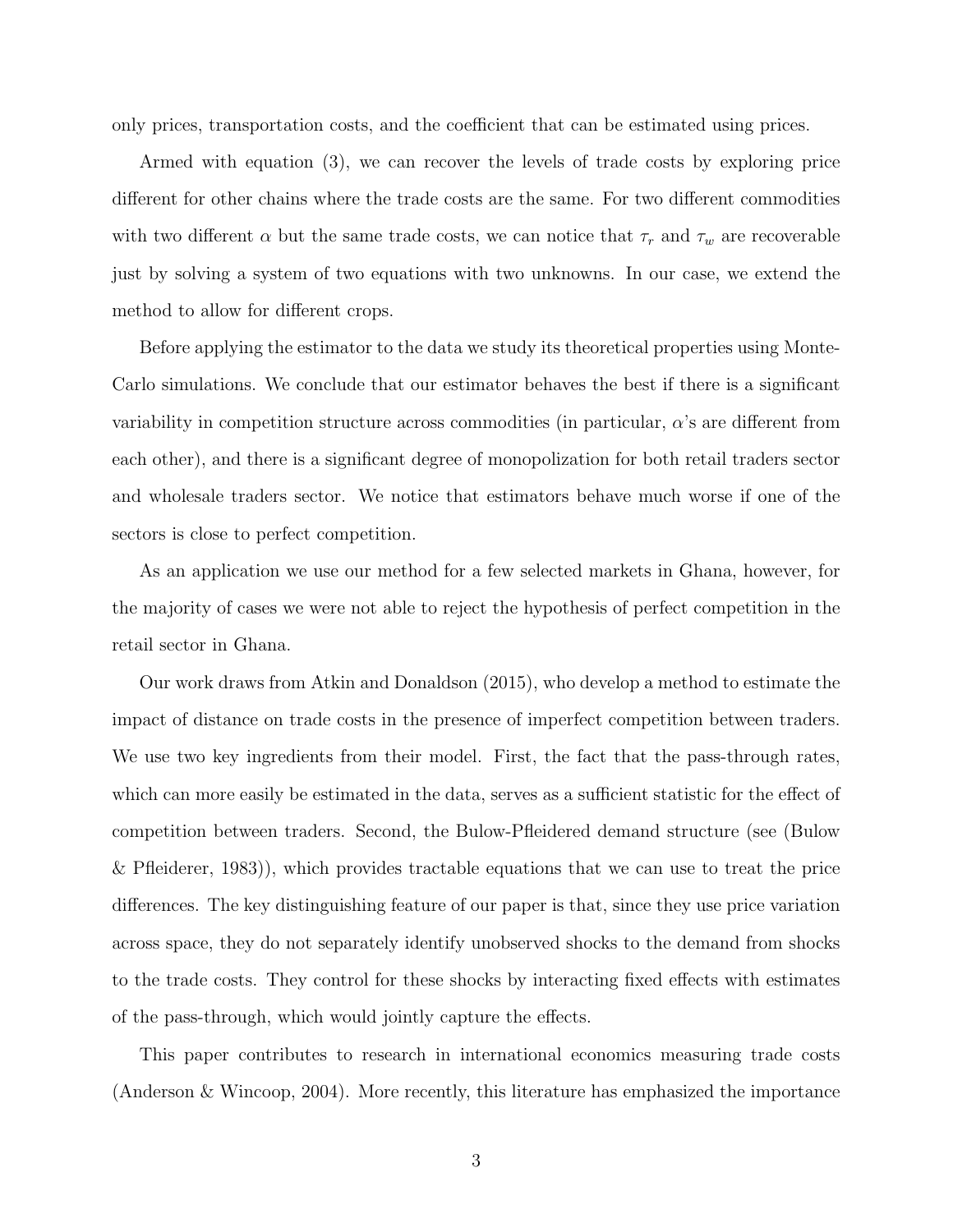of the intra-national trade costs for the welfare gains from trade (Costinot & Donaldson, 2014; Ramondo, Rodriguez-Clare, & Saborio-Rodriguez, 2016; Sotelo, 2018). This literature has largely focused on the estimation of trade costs between two points in a market, the origin and the destination of a good. Here, we estimate trade costs along the distribution chain of a good. Besides the potential policy interest in decomposing the importance of trade costs in different stages of the distribution chain, we show that by focusing on variation within the distribution chain we can give a step further and recover the markups in each segment.

The remainder of this paper proceeds as following. Section 2 outlines the theoretical model. Section 3 provides methodology for it to be applied to data. In section 4 we do simulations and apply the method to the simulated data. In section 5 we provide an empirical example from markets in Ghana and section 6 concludes.

## 2 The Model

In this section, we first describe a version of the model with one origin and destination for a good following Atkin and Donaldson (2015) to discuss the intuition behind our identification. We then present a model of the supply distribution chain of a good where traders in each stage of the chain enjoy some market power. We describe a simple model with one good and one origin and solve for the equilibrium of this model using a generic demand function. We introduce the parametrization of the demand function to obtain the equations used to identify the trade costs, and introduce several origin and crops together with the additional assumption that we use to take the model to the data.

#### 2.1 Intuition for identification

The contribution of our paper as well as the paper by Atkin and Donaldson (2015), is that the complex parameters can be identified from the data using only price data. This is especially important for developing countries where quantity data is usually unavailable while price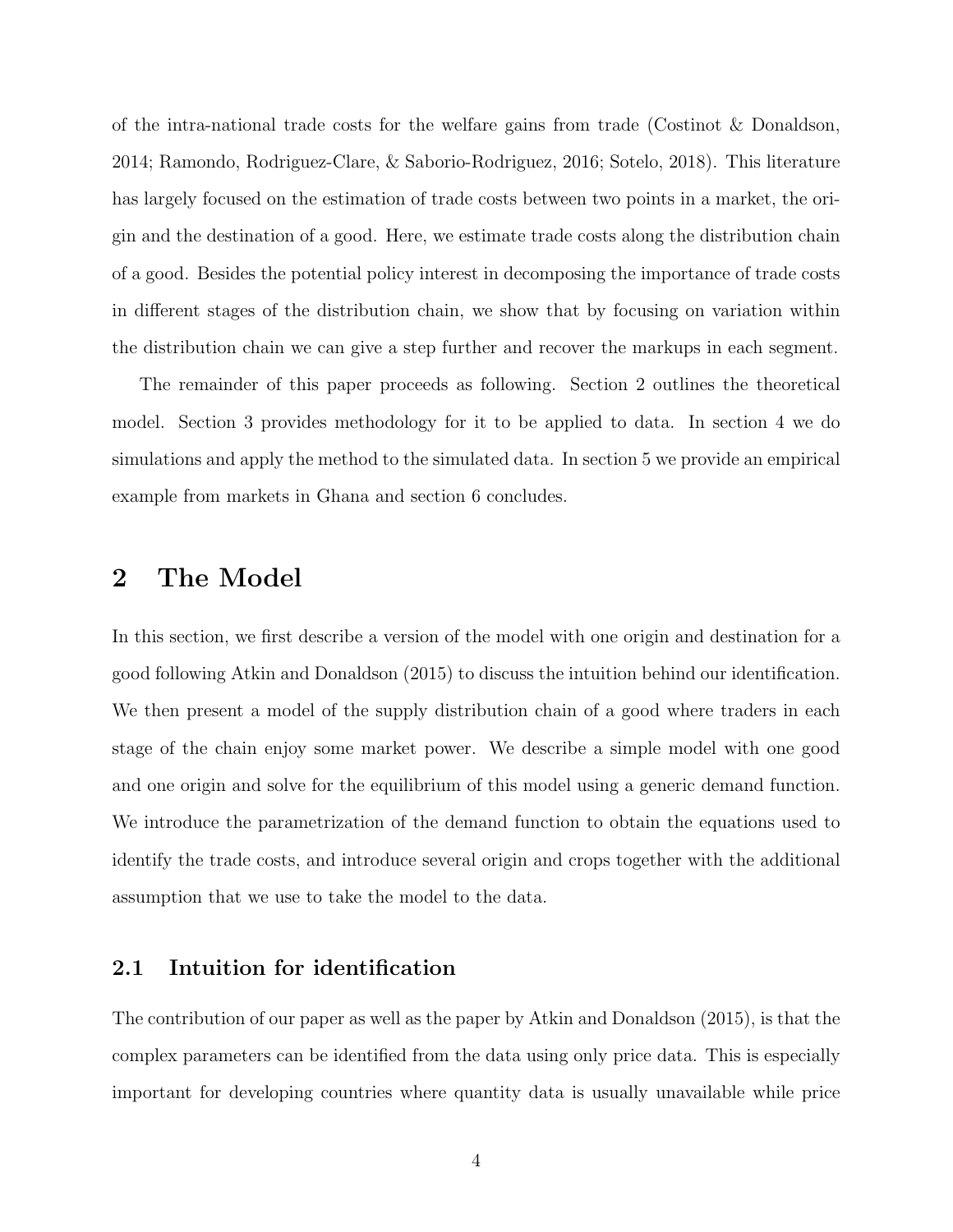data of a very good quality is in abundance (see, for example, (Arshavskiy, Dave, & Nyarko, 2018)).

The intuition for why price data alone can be enough to identify complex parameter of competition structure can be easily seen from the following analysis (see Figure 1).



Figure 1: Simple example

Consider a standard profit-maximizing monopolist on a single market. She faces demand function  $P(Q)$ , and has marginal revenue  $MR(Q)$ . Assume marginal costs are constant and equal to MC. We are analyzing the reaction of equilibrium price to a reduction in marginal cost.

If marginal cost drops by  $\Delta$ , price will go down by  $\Delta \cdot \frac{dQ}{dMR}$ , which, with some math can be expressed as  $\Delta \cdot \frac{1}{2+1}$  $\frac{1}{2+\epsilon}$ , where  $\epsilon = \frac{\frac{d^2P}{dQ^2}}{\frac{dP}{dQ}} \cdot Q$  is the slope elasticity of demand.

Next, if we assume that the slope elasticity of demand is constant, and we know how the price reacts to a change in the marginal cost, we can compute the slope elasticity of demand.

In relation to our settings, marginal cost is a combination of origin market price and transportation cost, the reaction of the price to the change in the marginal cost close to the pass-through rate and the slope elasticity of demand contains information regarding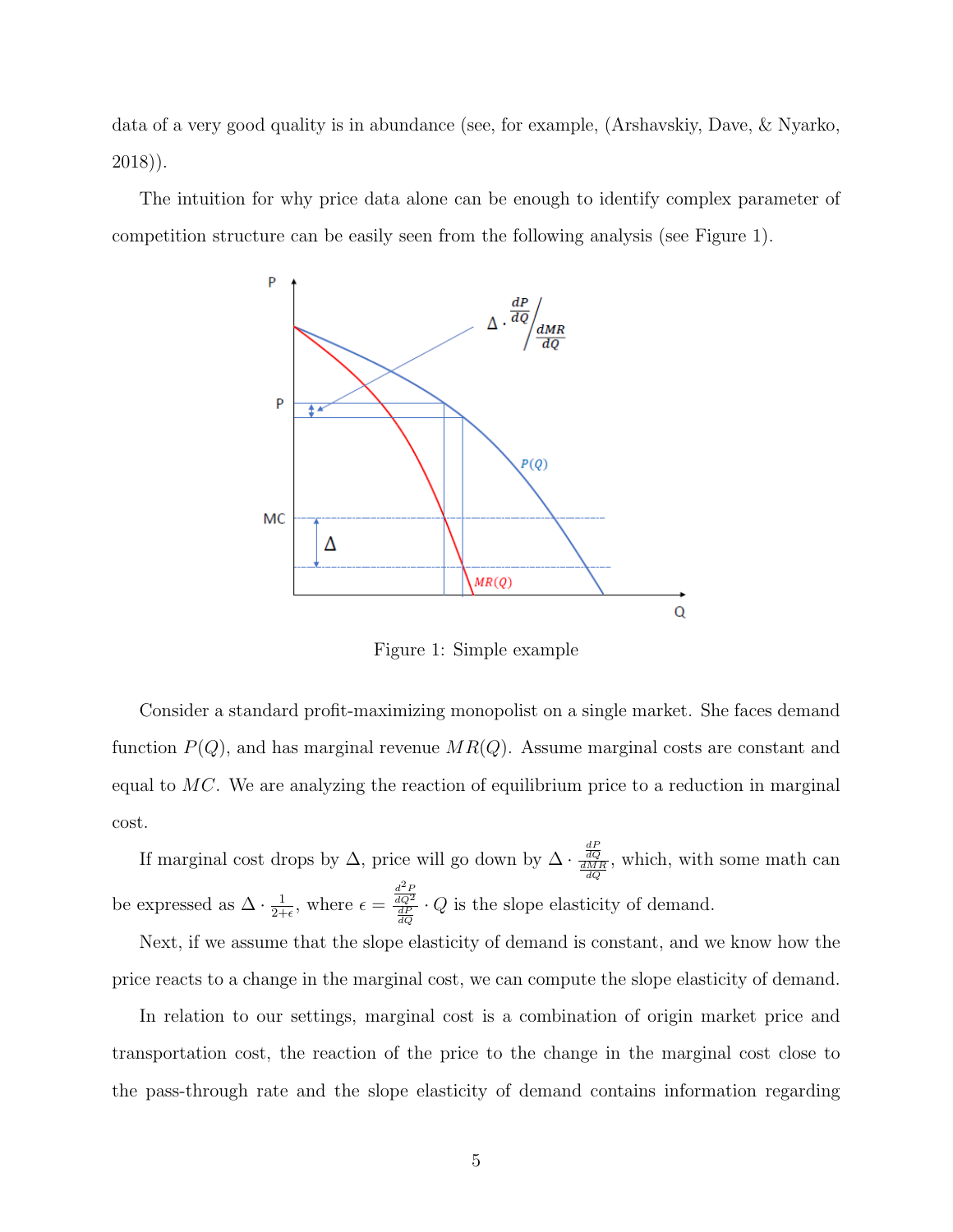competition and market structure.

Consider a model as the one described in Atkin and Donaldson (2015), where the price gap between the final destination of a good at the retail market and its price at the origin can be written as

$$
P_r - P_o = \tau + \mu(c, \phi, D),
$$

where  $P_r$  is the price at the retail market,  $P_o$  is the price at the origin,  $\tau$  is the trade cost and  $\mu$  is the markup, which is a function of the marginal costs of traders c, the competitiveness environment  $\phi$  and the demand conditions D. The change in the price gap given by a change in trade cost in this case is given by

$$
\frac{d(P_r - P_o)}{d\tau} = \frac{\partial \mu}{\partial c} \frac{\partial c}{\partial \tau} + \frac{\partial \mu}{\partial \phi} \frac{\partial \phi}{\partial \tau} + \frac{\partial \mu}{\partial D} \frac{\partial D}{\partial \tau} \n= \rho + \frac{\partial \mu}{\partial \phi} \frac{\partial \phi}{\partial \tau} + \frac{\partial \mu}{\partial D} \frac{\partial D}{\partial \tau}
$$

Here,  $\rho = \frac{\partial \mu}{\partial c}$  is the pass-through rate. The equation above shows the challenges of separating trade costs from markups. When we assume perfect competition between traders. The passthrough rate is equal to 1, and the second and third term disappears, since the markups are always equal to zero. Any change in trade costs translate directly into price gaps in the data. In this case, trade costs are identified. However, under imperfect competition, one has to adresses a number of issues. First, the increase in trade costs does not translate directly into an increase in price gap. The pass-through controls this transmission of the shock on trade costs. Second, increasing trade costs can be associated with changes in the competition environment as captured by the second term on the right hand side, as well as changes in the demand. The key intuition in our identification comes from the fact that, by looking within the distribution chain of a good, we can assume that the price gap between two segments, which is associated with an increase in  $\tau$ , has no effect on the demand so that the third term disappears. Also, the second term can be recovered from the data with the measures of pass-through.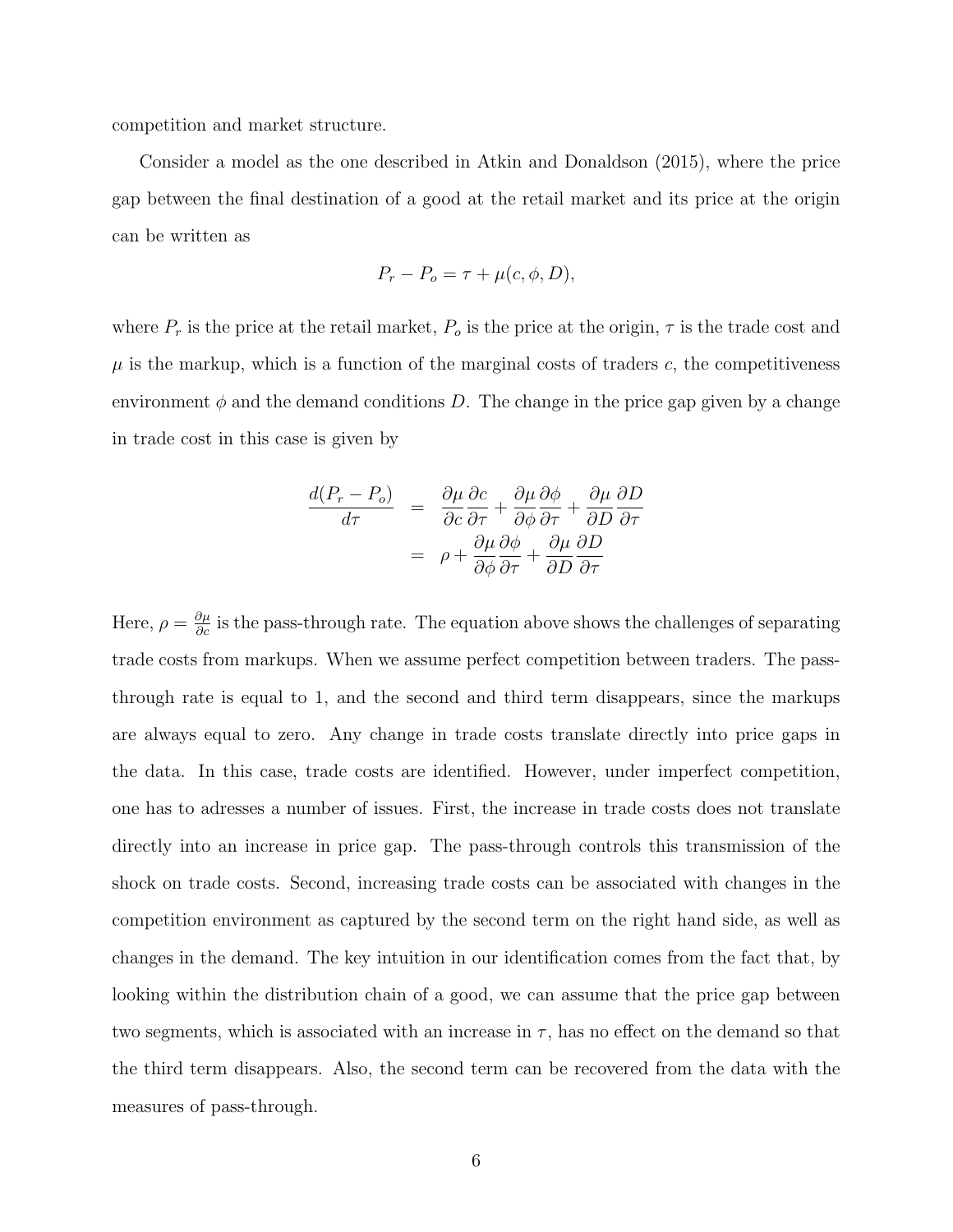Next, we present the model where we extend the current framework to include a middle stage in the distribution chain of a good, the wholesale market.

## 2.2 Modelling the distribution chain of a good

#### 2.2.1 Setup

Timing. Now, we consider a distribution chain of a single product that contains two stages before reaching the final consumer. Traders in each stage of the market play an oligopolistic game with the following timing. First, there is an upstream stage where wholesale traders purchase goods at an origin city from farmers for an exogenous price  $P<sub>o</sub>$  and transport them to the outskirts of a destination city where wholesale markets are located. Traders at this stage set their prices based on the competition with other traders and their conjectures about the demand of retail traders for goods from wholesale traders. Second, there is a downstream stage where retail traders purchase the goods from the outskirts of the destination city for  $P_w$ and take them into retail markets inside the city where final consumers are located. Retail traders set the price for final consumers  $P_r$  based on the competition with other traders and the actual aggregate demand for goods at the retail market.



Figure 2: Supply chain

Upstream stage: the wholesale market. A commodity is produced around a single origin city. Goods are sold at a wholesale market at the outskirts of this city for price  $P_o$ per one unit. We assume  $P<sub>o</sub>$  is exogenous. The marginal cost of transporting them to the destination wholesale market is constant and equal to  $\tau_w$  per one unit. We assume that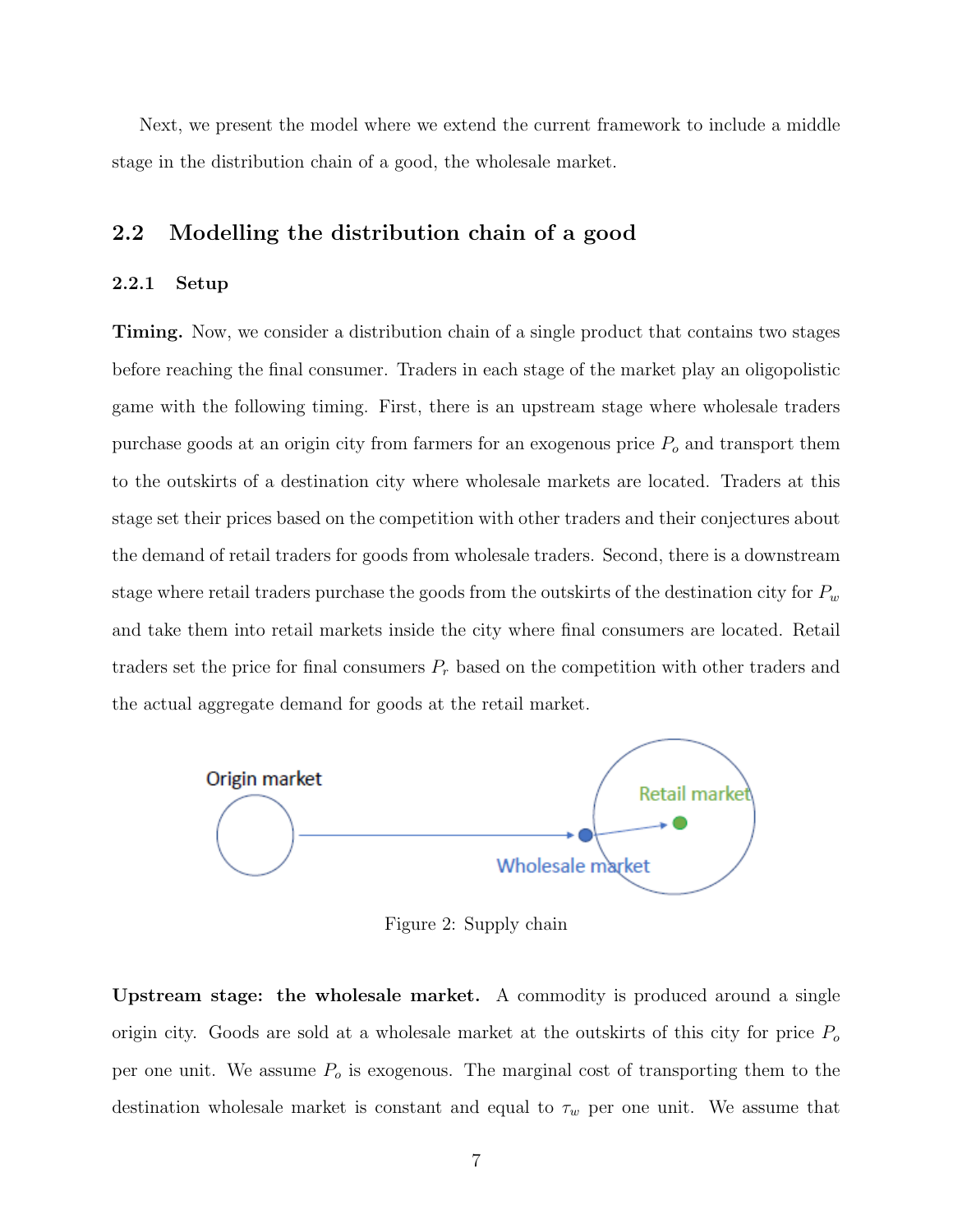there is an exogenous number of traders  $m_w$  in this stage. Each trader chooses quantity  $q_w$ , with total quantity being equal to  $Q_w$ , based on a relationship between the price  $P_w$  and the potential demand for their product at that price in the wholesale market at the destination that is taken as given,

$$
P_w = P_w(Q_w). \tag{4}
$$

The relation  $P_w = P_w(Q_w)$  in (4) is interpreted as the conjectures of the wholesalers as to what is the relationship between aggregate sales and prices in the wholesale market. We construct the equilibrium so that these conjectures will be borne out.

With the assumptions above, we can define the following profit function that is maximized by farmers <sup>3</sup>

$$
\Pi_w \equiv P_w(Q_w)q_w - (P_o + \tau_w)q_w. \tag{5}
$$

The first order condition gives us

$$
\frac{\partial P_w(Q_w)}{\partial Q_w} \cdot \frac{\partial Q_w}{\partial q_w} \cdot q_w + P_w(Q_w) - P_0 - \tau_w = 0.
$$
\n(6)

Downstream stage: the retail market. The final consumers in the retail market have a demand function  $P_r = P_r(Q_r)$ , which retail traders use in their profit function. Traders in the retail market take the upstream price  $P_w$  as given. Under various market structure assumptions, we will determine the market equilibrum output  $Q_r$  at the retail stage as a function of the given upstream price  $P_w$ . Later on we will use this relationship to create the conjections of wholesalers in equation (4), which in turn will enable us to solve for the equilibrium of our two stage model.

<sup>&</sup>lt;sup>3</sup>Our results remain the same if we consider that traders have a fixed cost of  $F_w$  to operate.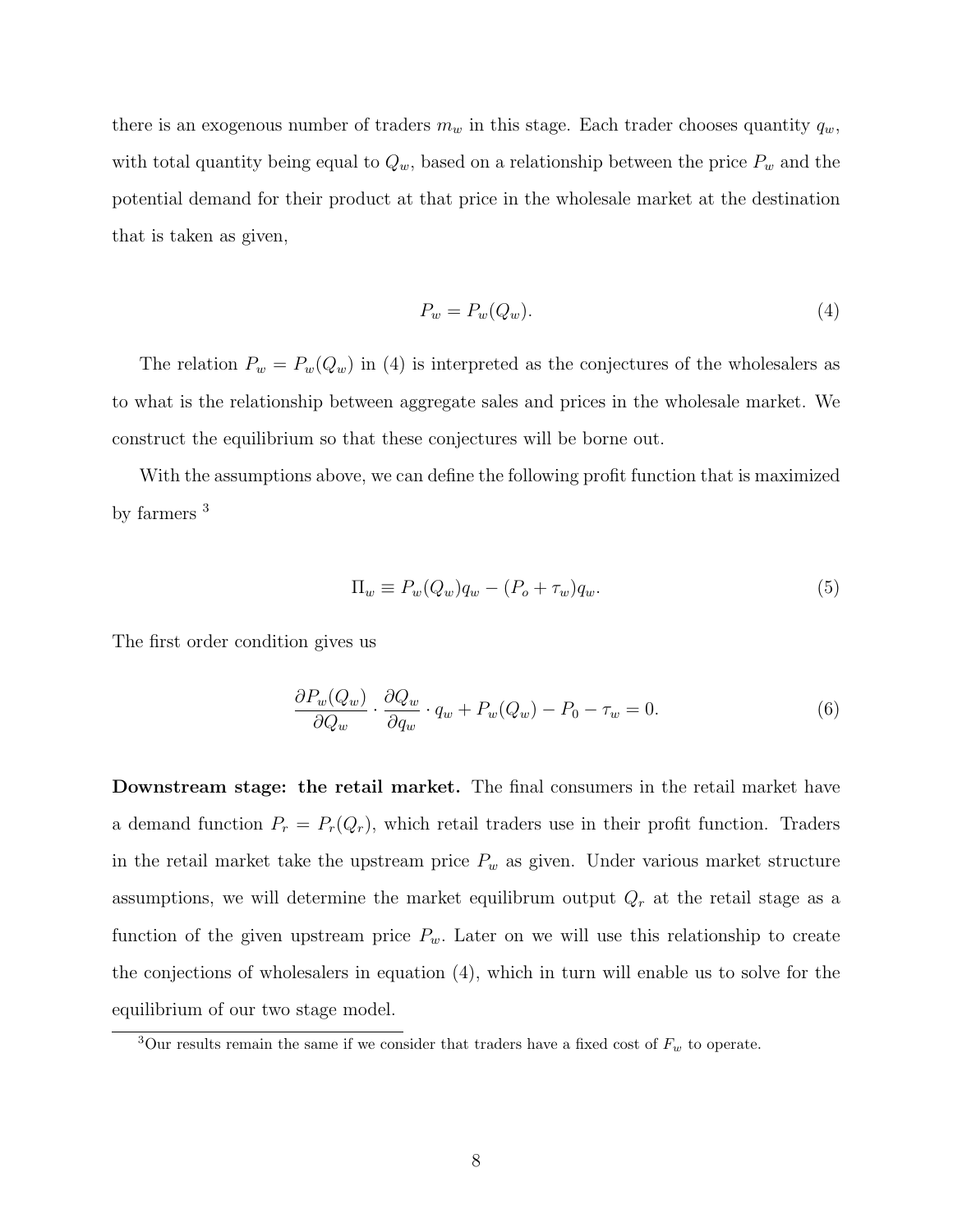Each trader chooses an output level  $q_r$  by maximizing the following profit function

$$
\Pi_r \equiv P_r q_r - (\tau_r + P_w) q_r \tag{7}
$$

where  $q_r$  is the quantity sold individually by the retail trader and  $\tau_w$  is the marginal trade cost of taking the product from wholesale market at the outskirts of the city into the retail market inside it. From the first order conditions, we obtain

$$
P_r = P_w + \tau_r - \frac{\partial P_r}{\partial Q_r} \cdot \frac{\partial Q_r}{\partial q_r} \cdot q_r.
$$

Now, we assume that there are  $m_r$  identical traders and that the effect of each individual trader on total quantity  $Q_r$  is constant and equal to  $\theta_r \equiv \frac{dQ_r}{da_r}$  $\frac{dQ_r}{dq_r}$ . We also define a competitiveness index of the market as  $\phi_r \equiv \frac{m_r}{\theta_r}$  $\frac{m_r}{\theta_r}$ , where  $m_r$  is the number of traders in the market. Using these definitions, we can write the first order condition as

$$
P_r = P_w + \tau_r - \frac{1}{\phi_r} \frac{\partial P_r}{\partial Q_r} Q_r \tag{8}
$$

Note that equation (8) captures the effect of the marginal cost  $(P_w + \tau_r)$  and a markup term  $\left(-\frac{1}{\phi}\right)$  $\phi_r$  $\partial P_r$  $\frac{\partial P_r}{\partial Q_r} Q_r$  on the retail price  $P_r$ .

The above oligopoly model for the retail market took as fixed a value of the  $P_w$ . The solution to (8) will result in an optimal aggregate quantity in the retail stage which is a function of  $P_w$ ,  $Q_r = Q_r^*(P_w)$ . Upon inverting we can write this as

$$
P_w = P_w^*(Q_r). \tag{9}
$$

#### 2.2.2 Equilibrium

Now, we need to specify the conjectures that the wholesale traders have regarding the relationship between their quantities and the prices they receive,  $P_w = P_w(Q_w)$  in equation (4). The wholesale traders upstream take as given the reaction function of traders in the retail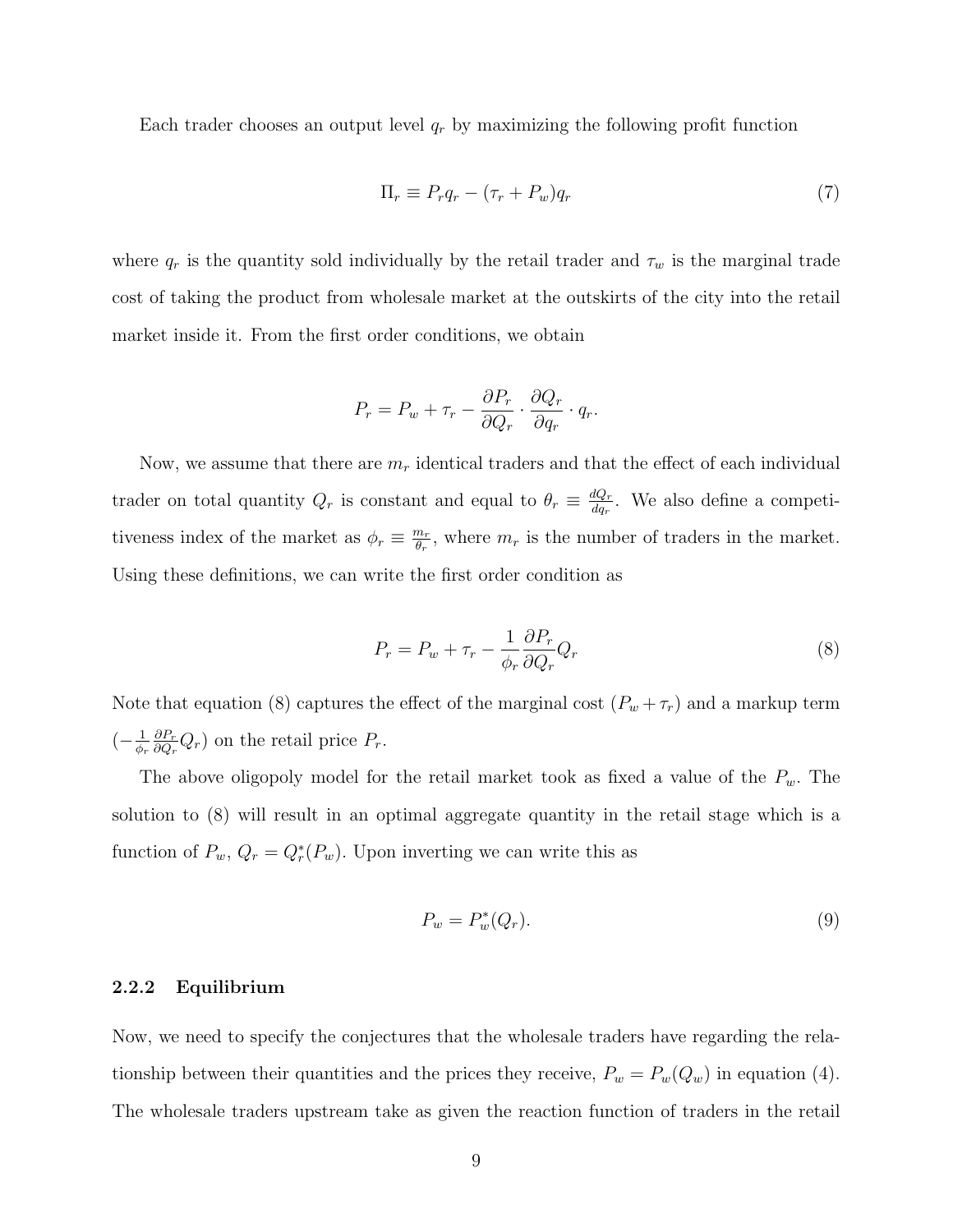market as we have just described and, in particular, take as given the relation  $P_w = P_w^*(Q_r)$ in (9). Traders in the wholesale market believe that the relationship between total output in their market  $Q_w$  and the price in their market  $P_w$  is given by the equation(9) with  $Q_w = Q_r$ , or  $P_w = P_w^*(Q_w)$ .

We can now go back to the maximization problem of the wholesale traders (5)

$$
\Pi_w = P_w^*(Q_w)q_w - (P_o + \tau_w)q_w.
$$

The first order condition in (6) can now be written as

$$
\frac{\partial P_w^*(Q_w)}{\partial Q_w} \cdot \frac{\partial Q_w}{\partial q_w} \cdot q_w + P_w^*(Q_w) - P_0 - \tau_w = 0.
$$

Note here that  $\frac{\partial Q_w}{\partial q_w}$  is determined by the conjectures the traders have about the response of their fellow traders to their own individual change in quantity. The expressions  $P_w^*(Q_w)$  and  $\partial P^*_w(Q_w)$  $\partial Q_w$ are obtained from (9) the reaction functions of traders in the retail market. Defining  $\phi_w = \frac{m_w}{\theta_w}$  $\frac{m_w}{\theta_w}$ , recalling that  $Q_w = m_w q_w$ , and rearranging (6) we get:

$$
P_w = P_0 + \tau_w - \frac{1}{\phi_w} \frac{\partial P_w}{\partial Q_w} Q_w \tag{10}
$$

 $Q_w = Q_r$  since  $Q_w$  is the total quantity that has been brought and sold to the retail traders (equation (5), revenue of the wholesale traders), and  $Q_r$  is the total quantity that has been bought by the retail traders (7). We can define  $Q \equiv Q_r = Q_w$ . Therefore,  $P_w(Q_w) = P_w(Q_r) = P_w(Q)$  (equation (9)), and we can use Q everywhere instead of  $Q_w$  and  $Q_r$ .

Equation (10) becomes

$$
P_w = P_0 + \tau_w - \frac{1}{\phi_w} \frac{\partial P_w}{\partial Q} Q,\tag{11}
$$

and equation (8) becomes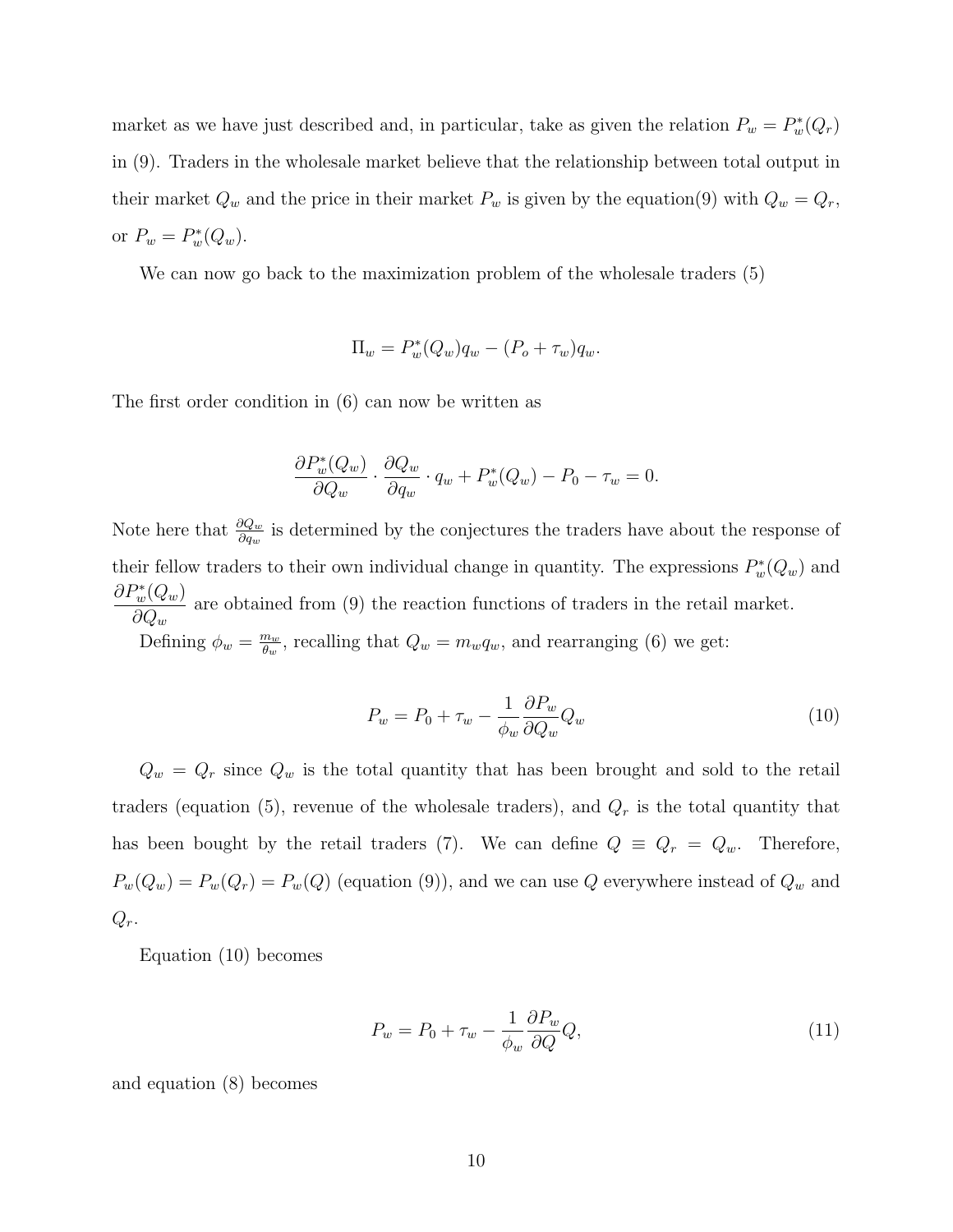$$
P_r = P_w + \tau_r - \frac{1}{\phi_r} \frac{\partial P_r}{\partial Q} Q,\tag{12}
$$

 $P_r$ ,  $P_w$  and  $Q$  are equilibrium objects which are defined from these equations and the demand equation  $P_r = P_r(Q)$ .  $\frac{\partial P_w}{\partial Q}$  can also be expressed from primitives using equation (8)

$$
\frac{\partial P_w}{\partial Q} = \frac{\partial P_r}{\partial Q} + \frac{1}{\phi_r} \frac{\partial^2 P_r}{\partial Q^2} Q + \frac{1}{\phi_r} \frac{\partial P_r}{\partial Q} = \frac{\partial P_r}{\partial Q} \left( 1 + \frac{1 + E_r(Q)}{\phi_r} \right),\tag{13}
$$

where  $E_r(Q) \equiv \left(\frac{\partial^2 P_r}{\partial Q^2}/\frac{\partial P_r}{\partial Q}\right) Q$  is the slope elasticity of the demand curve. Substituting  $\frac{\partial P_w}{\partial Q}$ from  $(13)$  into  $(11)$  we get

$$
P_w = P_0 + \tau_w - \frac{1}{\phi_w} \left( 1 + \frac{1 + E_r(Q)}{\phi_r} \right) \frac{\partial P_r}{\partial Q} Q \tag{14}
$$

We can also substitute  $P_w$  in (12) with the expression in (14) and get

$$
P_r = P_0 + \tau_w + \tau_r - \frac{1}{\phi_w} \left( 1 + \frac{1 + E_r(Q)}{\phi_r} + \frac{\phi_w}{\phi_r} \right) \frac{\partial P_r}{\partial Q} Q \tag{15}
$$

Equation (15) has a very interesting economics interpretation: the final price  $P_r$  is the original price  $P_0$  plus all marginal costs necessary to reach the final consumer  $\tau_w + \tau_r$  and plus the combined markup for both oligopolistic markets.

Finally, equations (15), (14) and exogenous demand equation  $P_r = P \equiv P(Q)$  define the solution to the endogenous objects  $P_r$ ,  $P_w$  and  $Q$  as functions of the parameters employed by the model. With the equilibrium of the model in hand, we can now discuss the additional assumption required to identify trade costs from price data.

#### 2.3 The case of constant slope elasticity

As was shown in the example section 2.1, the condition that allows us to connect the model and the data is a certain assumption on the demand function. The slope elasticity of the demand curve,  $E_r(Q)$ , should be constant. As discussed in (Atkin & Donaldson, 2015) and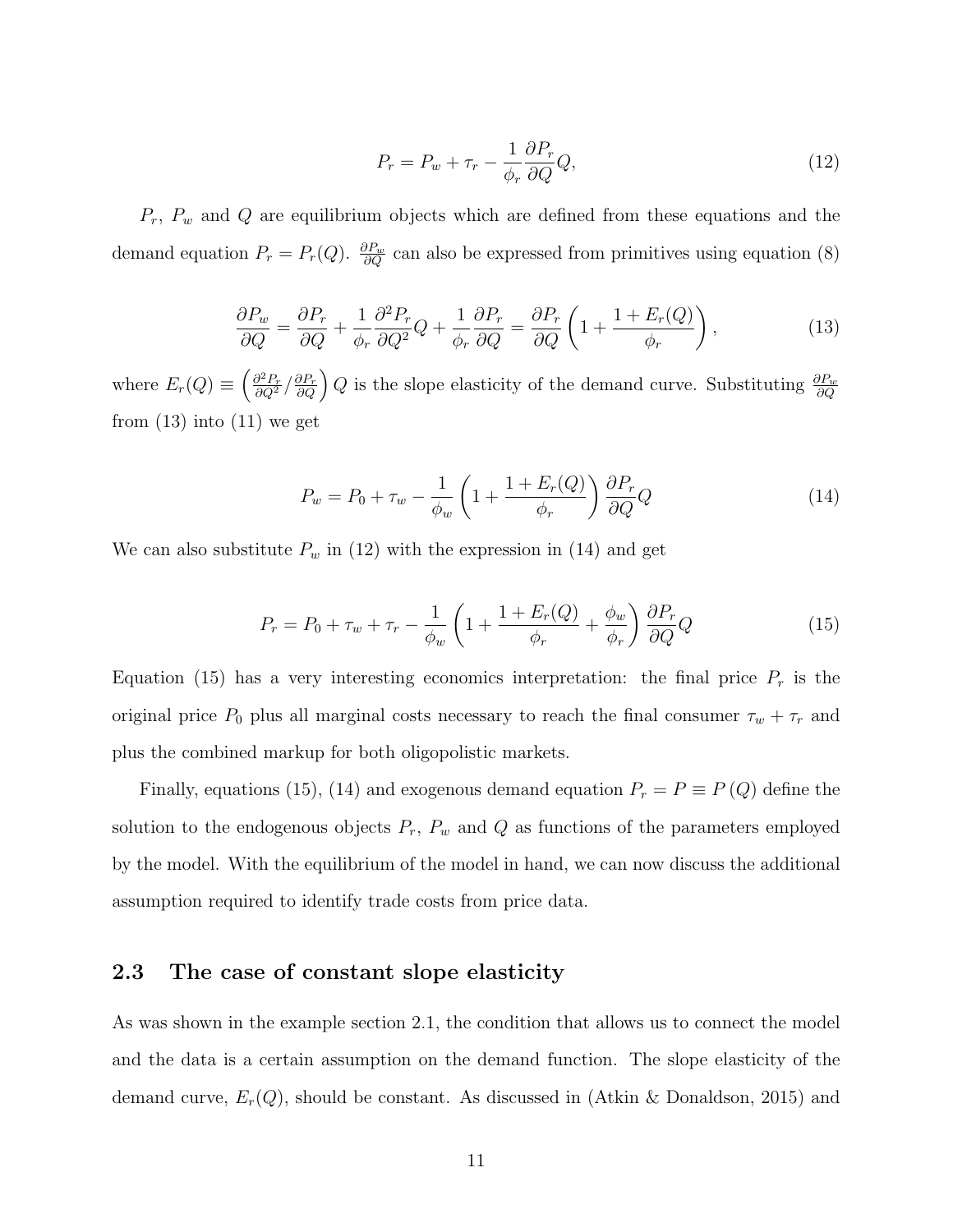(Bulow & Pfleiderer, 1983) the demand function needs to take the following form (also called Bullow-Pfleidered demand function).

$$
P(Q) = A - b(Q)^{\delta} \tag{16}
$$

where  $\delta > 0$ ,  $A > 0$  and  $b > 0$ .<sup>4</sup>

It is easy to see that in this case we have  $E_r(Q) = 1-\delta$  and that equations (14) and (15) can be re-written as follows

$$
P_w = \frac{\phi_w}{\delta + \phi_w} (P_0 + \tau_w) + \frac{\delta}{\delta + \phi_w} (A - \tau_r)
$$
\n(17)

$$
P_r = \frac{\phi_r}{\delta + \phi_r} \cdot \frac{\phi_w}{\delta + \phi_w} \cdot (P_0 + \tau_w + \tau_r) + \frac{\delta \cdot (\delta + \phi_r + \phi_w)}{(\delta + \phi_r)(\delta + \phi_w)} \cdot A \tag{18}
$$

These equations will take an important part in the estimation of the model parameters. They, however, contain a variable that is impossible to pick from the data from only price data: the demand function parameter A. Nevertheless, we can combine the equations and get another euqation, which, will already be cleaned of A. We multiply the first equation by δ  $\frac{\delta}{\delta + \phi_r}$  and substruct from it second equation to get the following simple expression

$$
P_w - P_r - \alpha \cdot (P_r - P_w) = \tau_w - \alpha \cdot \tau_r \tag{19}
$$

where  $\alpha = \frac{\delta + \phi_r}{\phi}$  $\frac{+\phi_r}{\phi_w}.$ 

To understand better intuition behind  $\alpha$  we introduce the pass-through rates, i.e., the coefficients that shoow how much is passed to the wholesale and retail markets as a reaction to a price decrease at the origin.

Define  $\rho_w \equiv \frac{\phi_w}{\delta + \phi}$  $\frac{\phi_w}{\delta + \phi_w}$  and  $\rho_r \equiv \frac{\phi_r}{\delta + q}$  $\frac{\phi_r}{\delta + \phi_r} \cdot \frac{\phi_w}{\delta + \phi}$  $\frac{\phi_w}{\delta + \phi_w}$ . Next, we conduct the following "thought

<sup>&</sup>lt;sup>4</sup>In a more general case Bullow-Pfleiderer demand has three different functional forms for  $\delta > 0$ , for  $\delta = 0$  and for  $\delta < 0$ . For us, however, to be able to identify the trade costs completely, it is important that  $\delta > 0$ .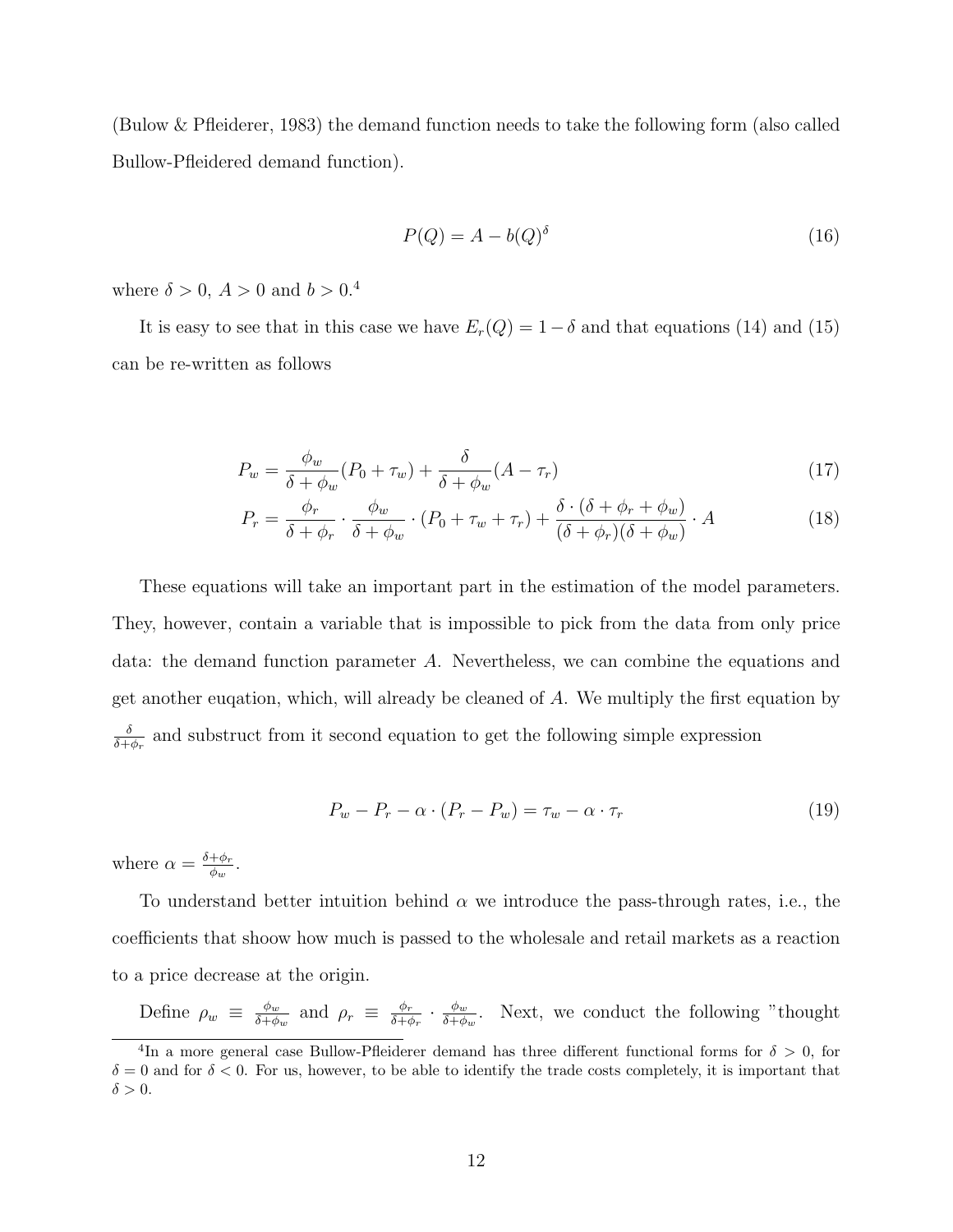experiment": assume that proce at the origin,  $P_o$ , drops by 1. As a result,  $P_w$  drops by  $\rho_w$  and  $P_r$  drops by  $\rho_r$ , which is obvious from equations (17) and (18).  $\alpha$ , expressed via pass-through rates, can be written as

$$
\alpha = \frac{1 - \rho_w}{\rho_w - \rho_r} \tag{20}
$$

Therefore,  $\alpha$  is the ratio of the markup that the wholesale traders receive and the markup that the retail traders receive. The fact that we can estimate  $\alpha$  from the price data allows us to pin down the transportation costs.

The equarions (17), (18) and (19) together with the definition of  $\alpha$ , equation (20), are the main equations that will be used in the estimation in the sections that follow.

## 3 Taking the model to the data

So far, to simplify the exposition of the model, we abstracted from multiple periods  $(t)$  and crops  $(k)$ . To discuss the estimation of the model, we now have to bring the subscripts associated with each of these dimensions. We also introduce some assumptions.

Assumption 1: We have at least two commodities with the same origin and destination While the estimation of the vast majority of the parameters do not require it, we can identify and estimate transportation costs only if we have more than one commodities transported along the same route.

**Assumption 2:** Parameters:  $\tau_w$ ,  $\tau_r$ ,  $\phi_w^k$ ,  $\phi_r^k$ ,  $\delta^k$  and  $A^k$  are fixed over time.

We can imagine that transportation costs may be changing over long periods, however, for estimation we can always pick time periods where these parameters are constant.

**Assumption 3:**  $\tau_w$ ,  $\tau_r$  are the same across different commodities.

The application of this model requires us to pick commodities with similar transportation costs. Alternatively, we are only able to estimate some linear combination of  $\tau_w$  and  $\tau_r$ .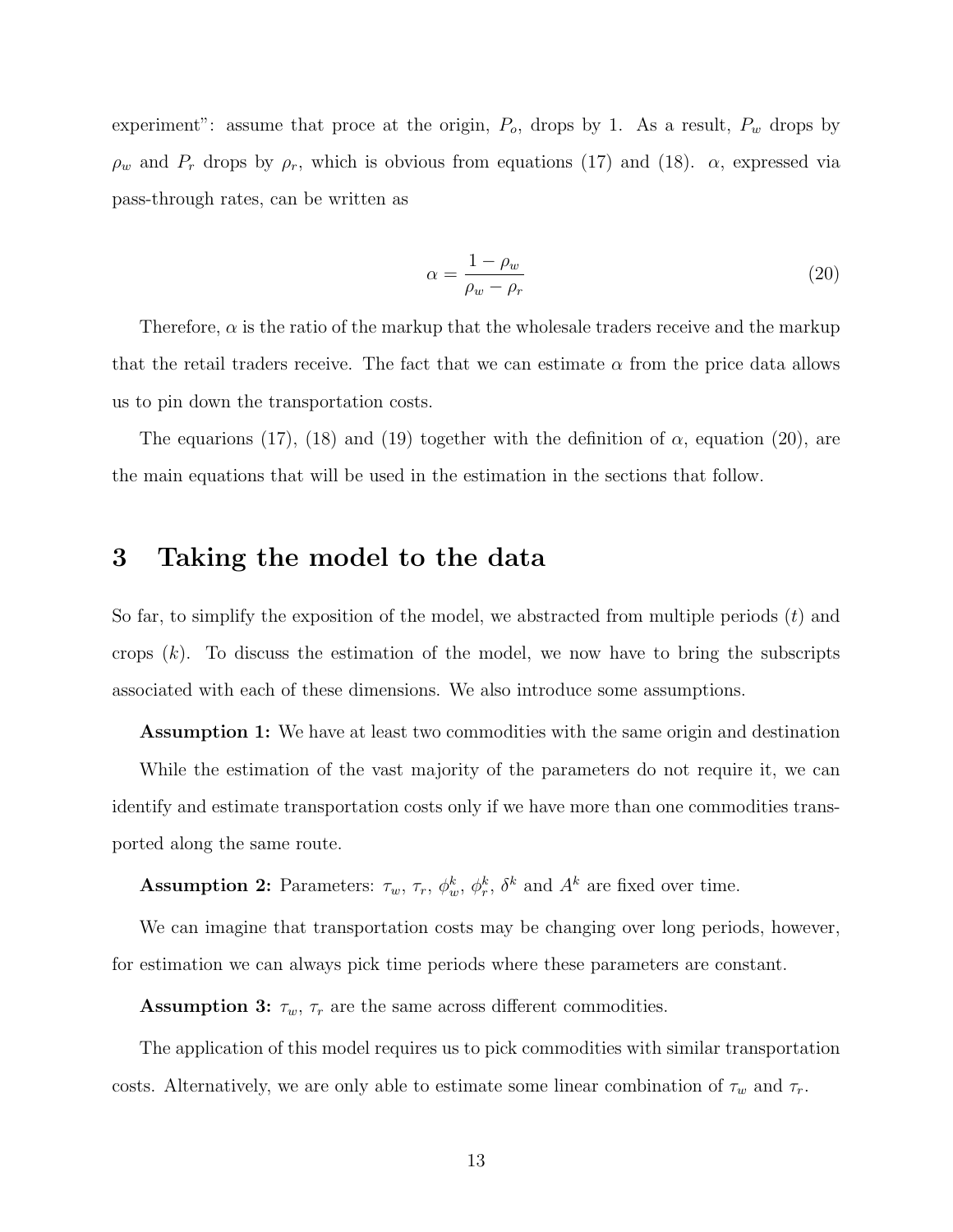Assumption 4: Demand fluctuations at the destination are independent of prices at the origin,  $P_0$  and transportation costs  $\tau_w$  and  $\tau_r$ .

This is the most important assumption that allows us to consistently estimate key model parameters. Atkin and Donaldson (2015) provide some arguments why this assumption is reasonable in a similar set-up.

We esttimate the parameters in two steps.

In step 1 we take to data equations  $(17)$  and  $(18)$ . This is simple enough: for each origin and destination we take three price series:  $P_{0,t}^k$ ,  $P_{w,t}^k$  and  $P_{r,t}^k$ . We regress  $P_{w,t}^k$  to  $P_{0,t}^k$  and  $P_{r,t}^k$ to  $P_{0,t}^k$  for each commodity separately. We use the estimates for the next step.

In step 2 we write equation (19) for the two commodities that we chose. Instead of  $P_{0,t}^k$ ,  $P_{w,t}^k$  and  $P_{r,t}^k$  we can use average price. The estimates of  $\alpha$  can be obtained by manipulating the estimates from step 1. The details are as follows

## 3.1 Step 1

In this step we conduct four regressions

Regressions (21) and (22) are for commodity 1:

$$
P_{w,t}^1 = c_{11} + \rho_w^1 \cdot P_{o,t}^1 + \varepsilon_t^{11} \tag{21}
$$

$$
P_{r,t}^1 = c_{12} + \rho_r^1 \cdot P_{o,t}^1 + \varepsilon_t^{12} \tag{22}
$$

Regressions (23) and (24) are for commodity 2:

$$
P_{w,t}^2 = c_{21} + \rho_w^2 \cdot P_{o,t}^2 + \varepsilon_t^{21} \tag{23}
$$

$$
P_{r,t}^2 = c_{22} + \rho_r^2 \cdot P_{o,t}^2 + \varepsilon_t^{22} \tag{24}
$$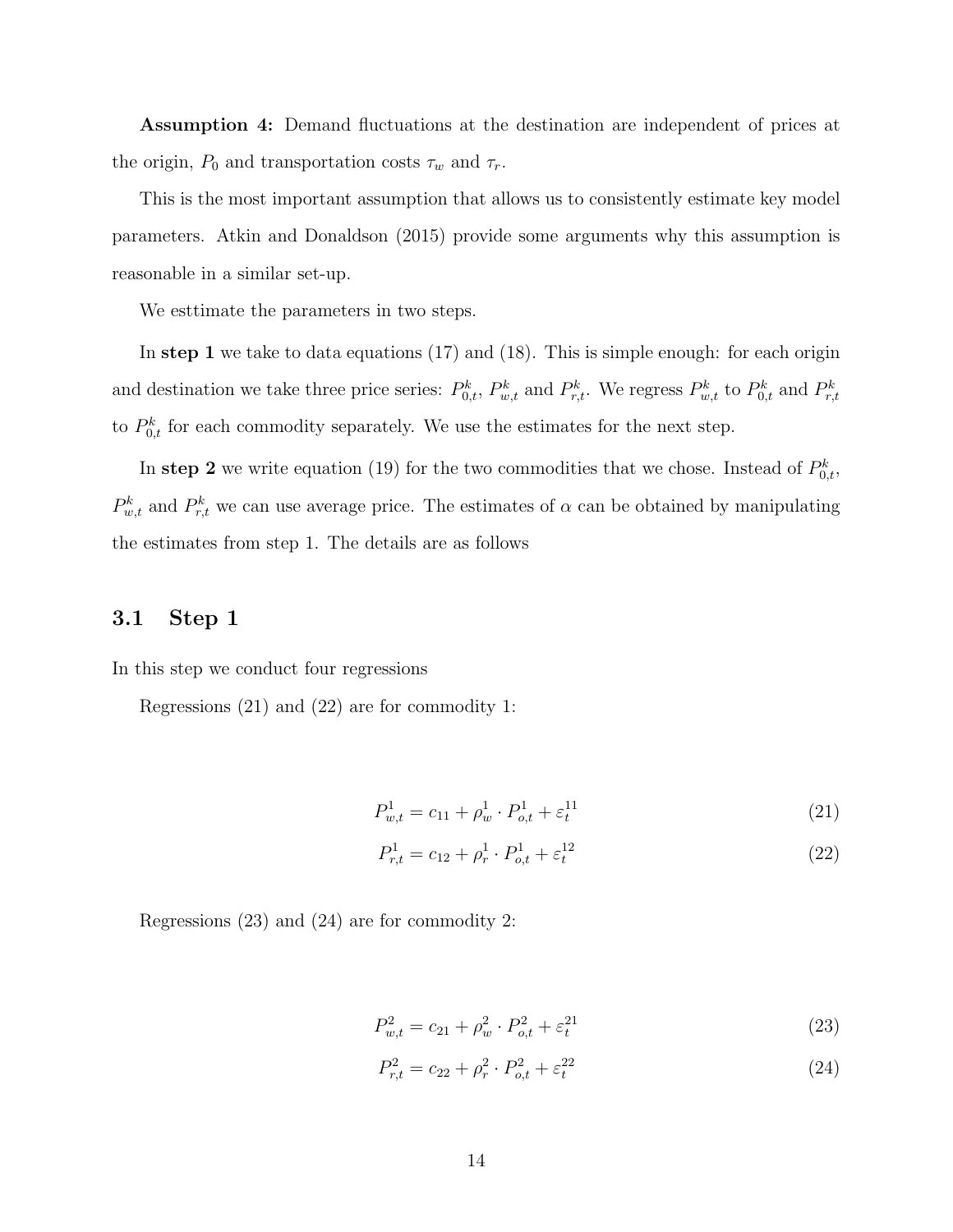We estimate coefficients  $\rho_w^1$ ,  $\rho_r^1$ ,  $\rho_w^2$  and  $\rho_r^2$  from these regressions and then take the estimates to derive estimations of  $\alpha^1$  and  $\alpha^2$ .

The estimate for  $\alpha^1$  is

$$
\hat{\alpha_1} = \frac{1 - \hat{\rho_w^1}}{\hat{\rho_w^1} - \hat{\rho_r^1}}
$$
\n(25)

The estimate for  $\alpha^2$  is

$$
\hat{\alpha_2} = \frac{1 - \hat{\rho_w^2}}{\hat{\rho_w^2} - \hat{\rho_r^2}}
$$
\n(26)

## 3.2 Step 2

In the step 2 we take equation (19) for two commodities, we use stimates for  $\alpha_1$  and  $\alpha_2$  that we derived earlier, we take average prices for origin, wholesale, and retail, and we compute transportation costs  $\tau_w$  and  $\tau_r$  as a solution to a system of equations

$$
\bar{P}_w^1 - \bar{P}_r^1 - \hat{\alpha}_1 \cdot (\bar{P}_r^1 - \bar{P}_w^1) = \tau_w - \hat{\alpha}_1 \cdot \tau_r \tag{27}
$$

$$
\bar{P}_w^2 - \bar{P}_r^2 - \hat{\alpha}_2 \cdot (\bar{P}_r^2 - \bar{P}_w^2) = \tau_w - \hat{\alpha}_2 \cdot \tau_r \tag{28}
$$

The solutions to these equations will be our estimates for  $\tau_w$  and  $\tau_r$ .

# 4 Simulations

To study the properties of our estimators we conducted Monte-Carlo simulations. We simulate price data for two commodities. We use arbitrary values for model parameters and we use our model to smulate price data series. Then we add a little noise and use our method in an attempt to recover the parameter values of our interest, i.e., transportation costs.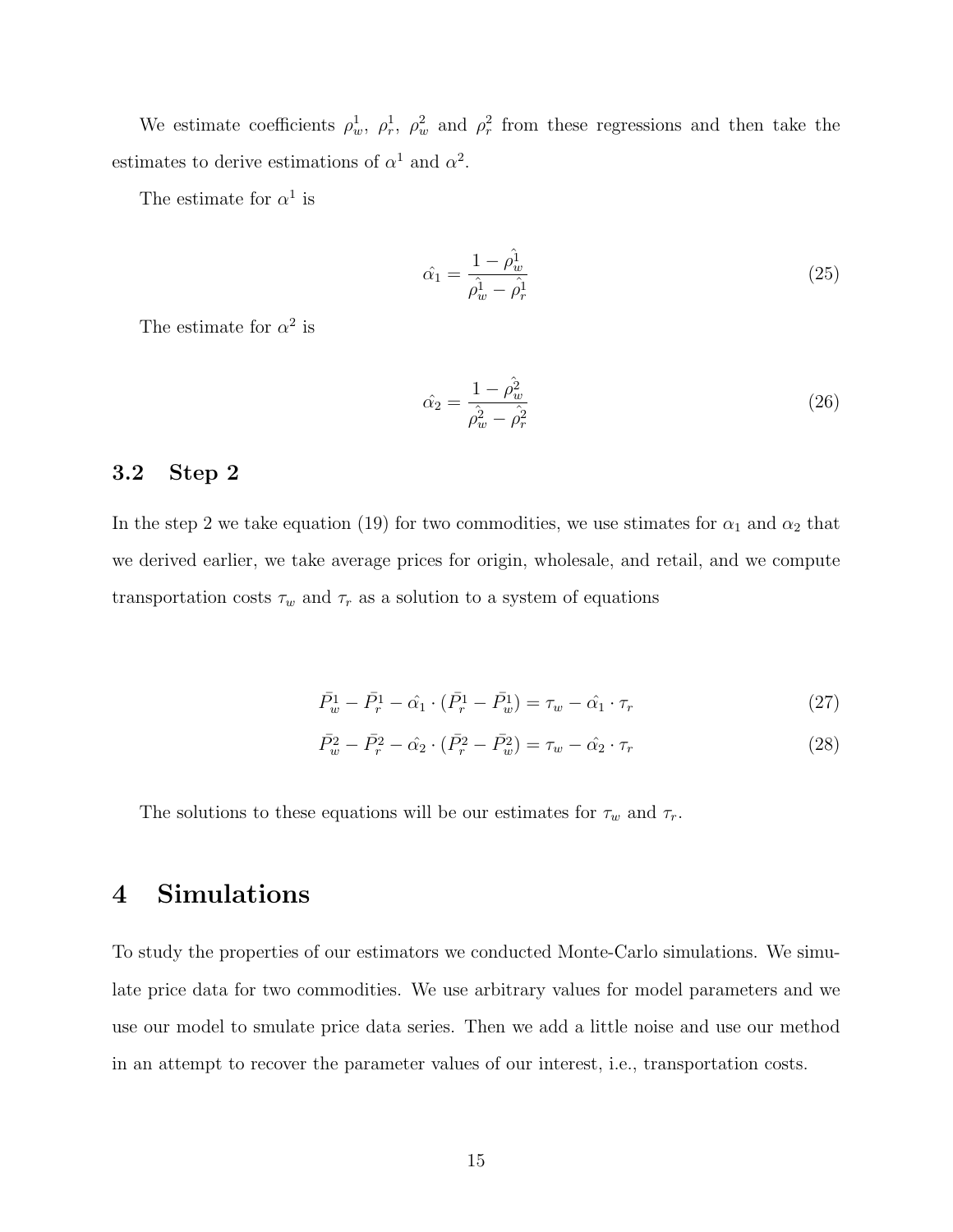| $\alpha_1$ | $\alpha_2$ | $\, T \,$ | $\tau_W$ | $\overline{\tau_W}$ | $SDEV(\tau_W)$ | $\tau_R$ | $\overline{\tau_R}$ | $SDEV(\tau_R)$ |
|------------|------------|-----------|----------|---------------------|----------------|----------|---------------------|----------------|
| 1.4        | 1.5        | 600       | 60       | 73.5                | 27.4           | 20       | <b>29.0</b>         | 18.5           |
| 0.9        | 1.3        | 600       | 60       | 59.0                | 5.0            | 20       | 19.1                | 4.6            |
| 1.1        | 1.7        | 600       | 60       | 59.6                | 3.5            | 20       | 19.7                | 2.5            |
| 0.7        | 1.3        | 600       | 60       | 59.8                | 2.2            | 20       | 19.8                | 2.2            |
| 1.2        | 1.1        | 600       | 60       | 73.3                | 30.8           | 20       | 31.9                | 26.9           |
| 3.6        | 3.9        | 600       | 60       | 74.2                | 21.9           | 20       | 23.6                | 5.8            |
| 4.1        | 3.5        | 600       | 60       | 71.5                | 28.0           | 20       | 23.3                | 7.7            |
| 3.3        | 4.0        | 600       | 60       | 68.6                | $25.1\,$       | 20       | 22.1                | 6.5            |
| 3.8        | 3.6        | 600       | 60       | 76.8                | 20.4           | 20       | 24.6                | 5.6            |
| 3.8        | 3.8        | 600       | 60       | 78.4                | 23.4           | 20       | 24.8                | 6.1            |

We conduct a number of simulations for different parameter values. In each simulation we use the following algorithm.

- We work with  $K = 2$  commodities
- We define the length of the series. We use  $T = 600$  time periods.
- For each commodity we randomly generate values for exogenous parameters  $P_{0,t}$ ,  $\phi_w$ ,  $\phi_r$ ,  $\delta$ , A, and also  $\tau_w$  and  $\tau_r$ .
- Using equilibrium equations we solve for price serieses  $P_{w,t}$  and  $P_{r,t}.$
- We repeat the following 10,000 times
	- We add a small noise to the prices
	- Using our method we recover  $\phi_w$  and  $\phi_r$ .
- We compute mean and variance of the estimates and report them

We conduct ten series of simulations each with the following parameter values. For the sake of clarity we report only the most important variables.

Given these results we can conjecture the following properties of the estimators.

• As we increase the length of the series the variance of the estimator decreases<sup>5</sup>

<sup>&</sup>lt;sup>5</sup>We also condicted simulations for  $T = 200$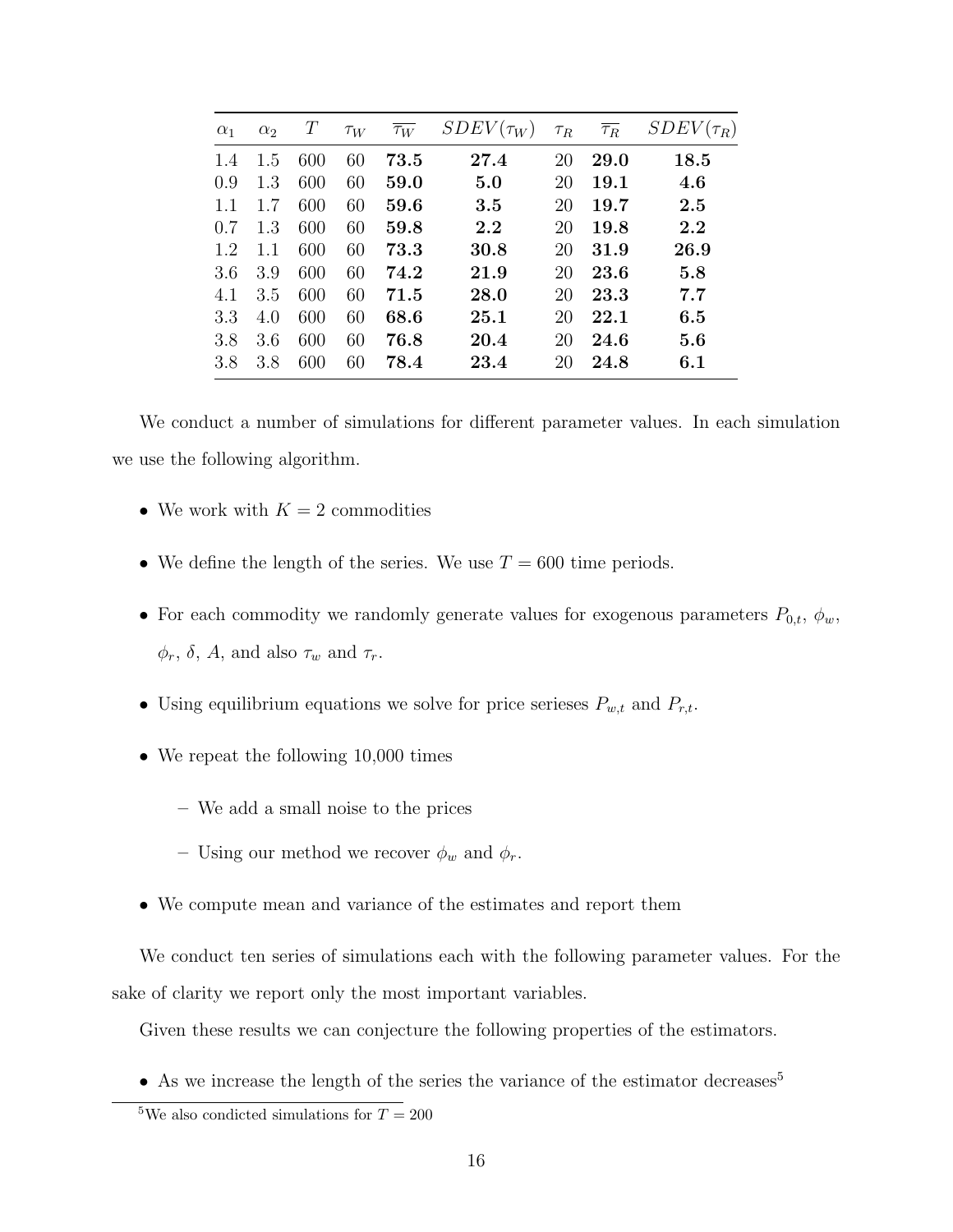- Our estimator behaves the best when both retail and wholesale markets admit a significant degree of monopolization. In other words, if one market is close to perfect competition the variance of our estimator is very high
- If  $\alpha_1$  is close to  $\alpha_2$  the variance of the estimator is very high

We also attempted to do the simulations with more than two commodities. However, so far it is unclear how to combine the data in an efficient way.

## 5 Ghanaian data example

We use price data from Ghana as an example application for our theory. Our data source for agricultural prices comes from the Ministry of Food and Agriculture (MOFA). For this example we chose price data from two "polar" markets in Ghana: Bolgatanga (on the north of the country) and Accra (on the south of the country). We pick two commodities: Cowpea and Millet since it is reasonable to argue that the tranportation costs are similar. We pick data from Jan 2013 to Dec 2015.

The figure 3 shows the data for wholesale prices at the origin market (Bolgatanga) and both retail and wholesale prices at the destination market (Accra).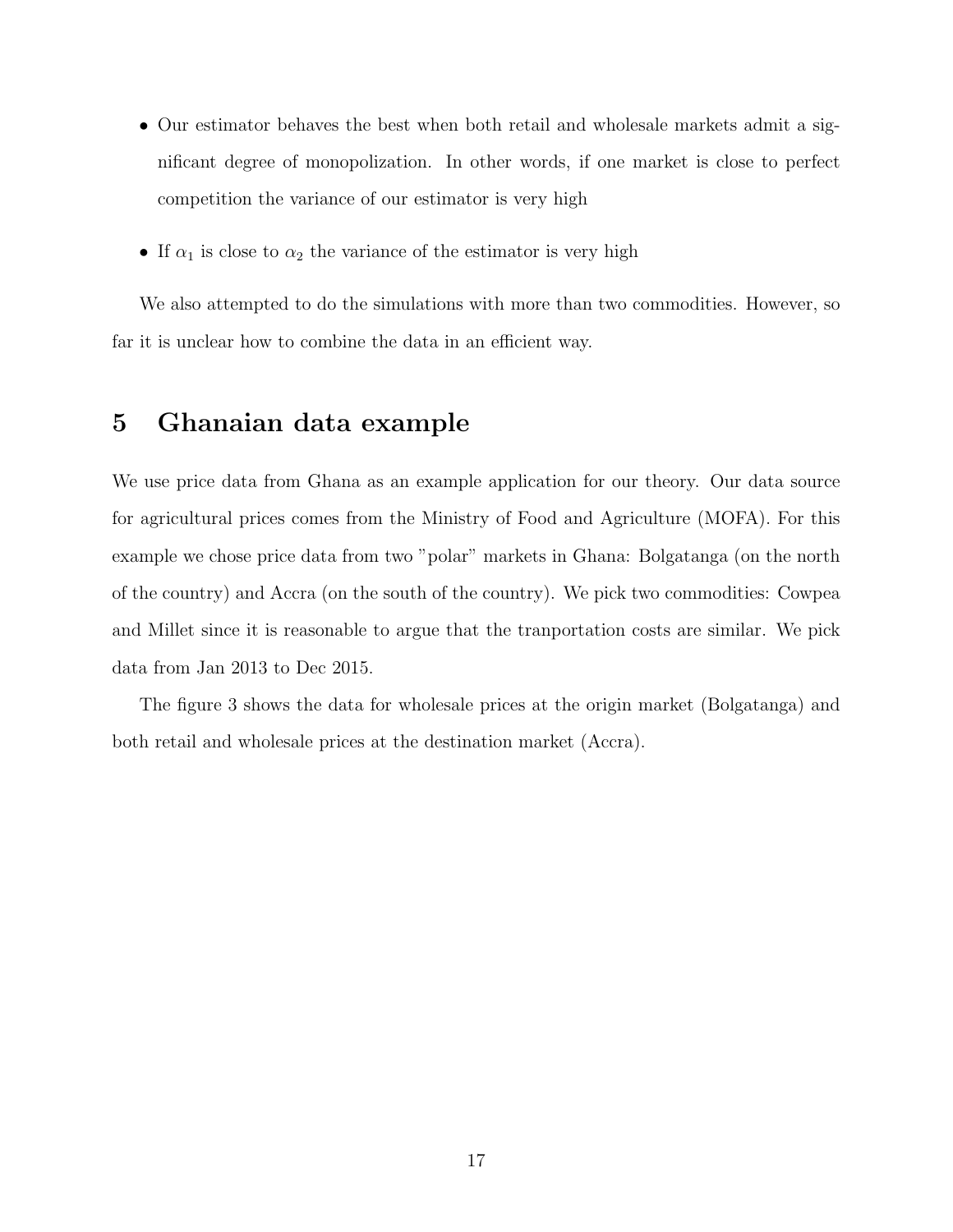

Figure 3: Price series for cowpea and millet

# 6 Conclusion

Historically, researchers have been estimating trade costs just by looking at price differences at different locations. These estimations assume perfect competition and are biased in the environment where traders have monopolistic power (Atkin and Donaldson (2015)). We also analyze the environment with monopolistically competitive traders and we introduce a supply chain of traders delivering goods to the final location via one or more intermediary points. We show that if the demand on the intermediate market is shaped by the demand on the final market all components of price gaps can be estimated using variations in prices.

We attempted to apply the setting to agricultural markets in Ghana where good price data is available for both wholesale and retail markets and the wholesale market represents the intermediate market where the demand is shaped by the same final demand as in the retail market.